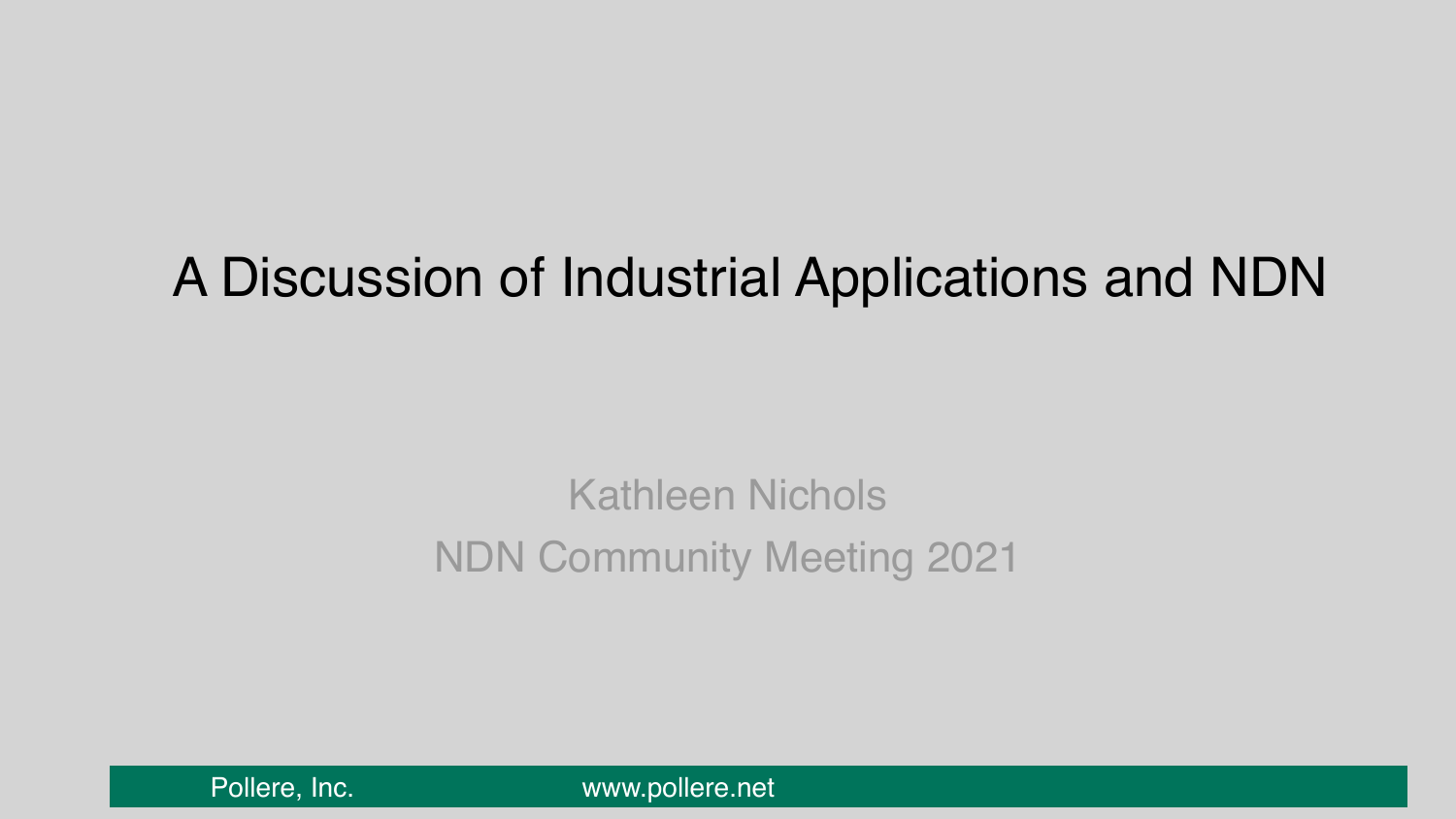- It's time for NDN to show its value in solving hard problems. *Show,* not tell
- Our NIST colleagues can point us at relevant problem sectors (e.g., NIST SP800-82r2 on Industrial Control Systems Security)
- Operational technologies (OT) have issues that conventional networking doesn't address
- They also require a different approach from an NDN-based Future Internet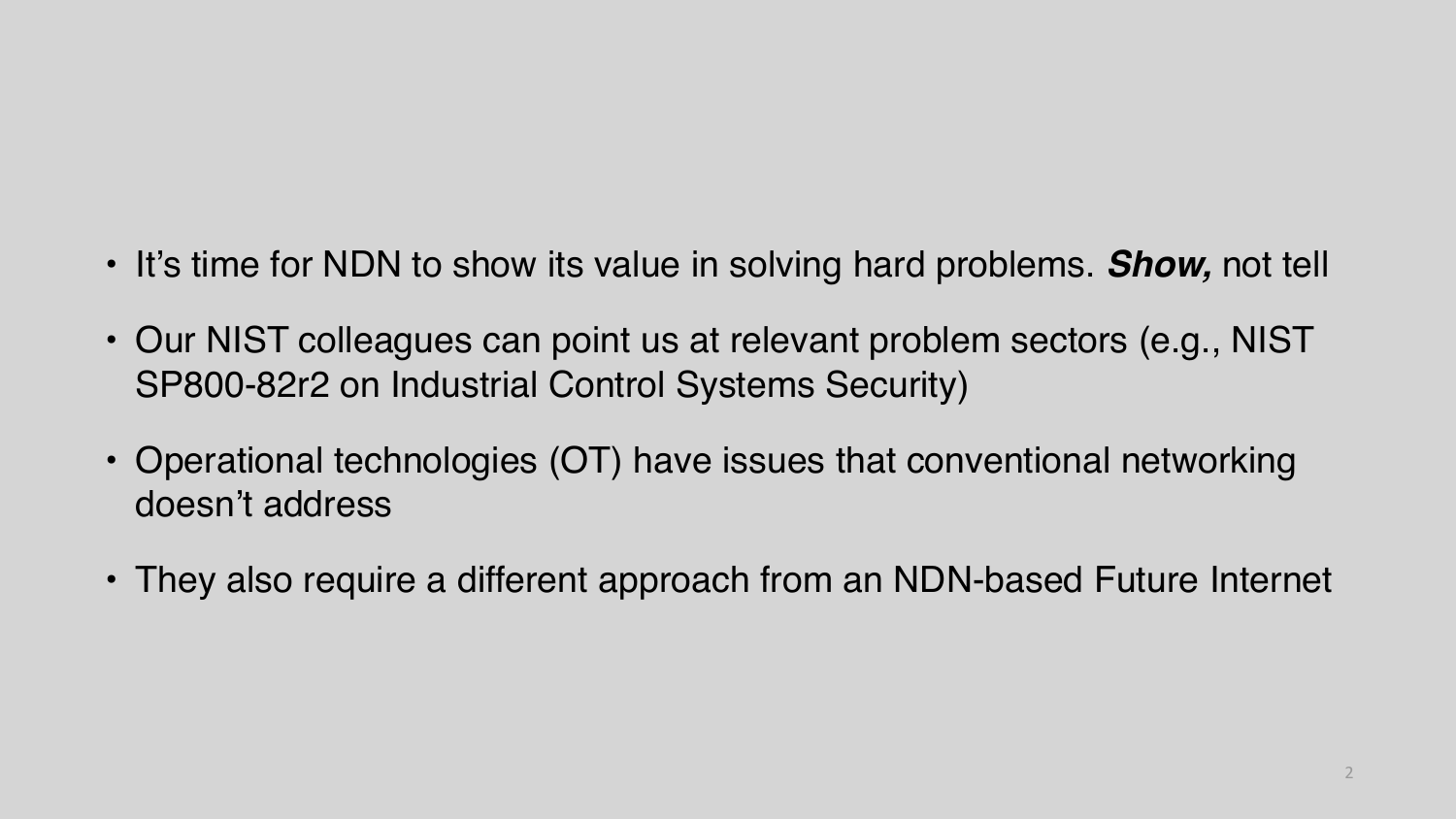#### **Definitions used in this discussion**

**Operational Technology**: [i-scoop.eu](http://i-scoop.eu): "Operational technology or OT is a category of computing and communication systems to manage, monitor and control industrial operations with a focus on the physical devices and processes they use." Wikipedia: "The term has become established to demonstrate the technological and functional differences between traditional IT systems and Industrial Control Systems environment, the so-called 'IT in the

• **Conventional Networking (CN)**: the way the Internet uses the IP protocol suite. (NDN runs

- non-carpeted areas'".
- over IP but is not conventional networking)
- for general purpose computing tasks"

• **Things**: following RFC8520, "a group of objects that are specifically not intended to be used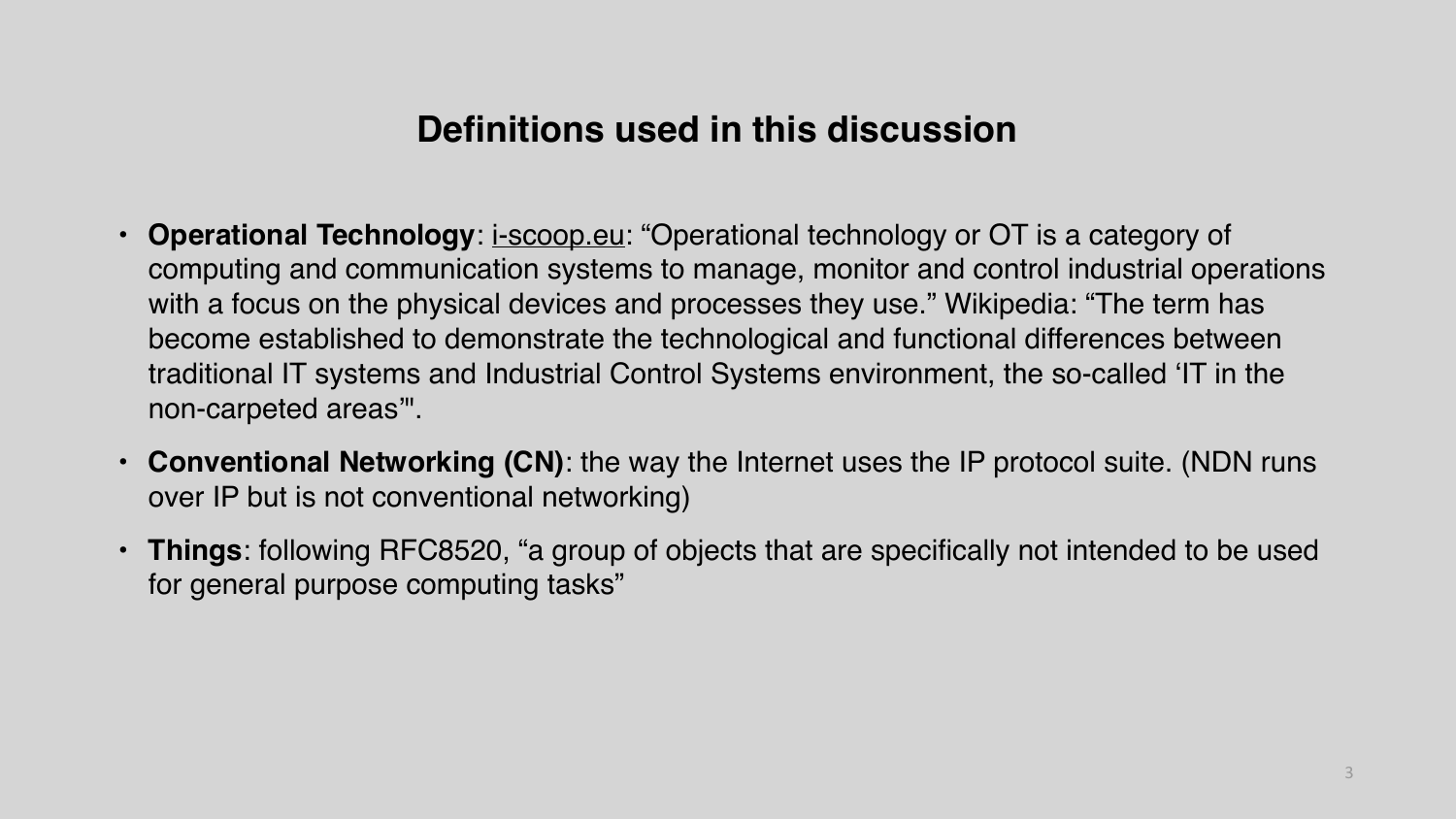- OT networks are increasingly wireless which obviates its traditional security approaches of firewalls, air gaps, and (wired) end-point authentication
- Zero Trust Architectures ("never trust, always verify") can address this with TCP/TLS encryption but CN's ad-hoc conversational communications make it hard to establish trust relationships
- Unlike IT networks, OT networks restrict roles and communications intent for their Things
- RFC 8520 notes that a small number of communication patterns follows from those restricted roles and intentions
- The patterns can be expressed as a Manufacturer Usage Description (MUD), similar to Matter, ZigBee, OneData Model descriptions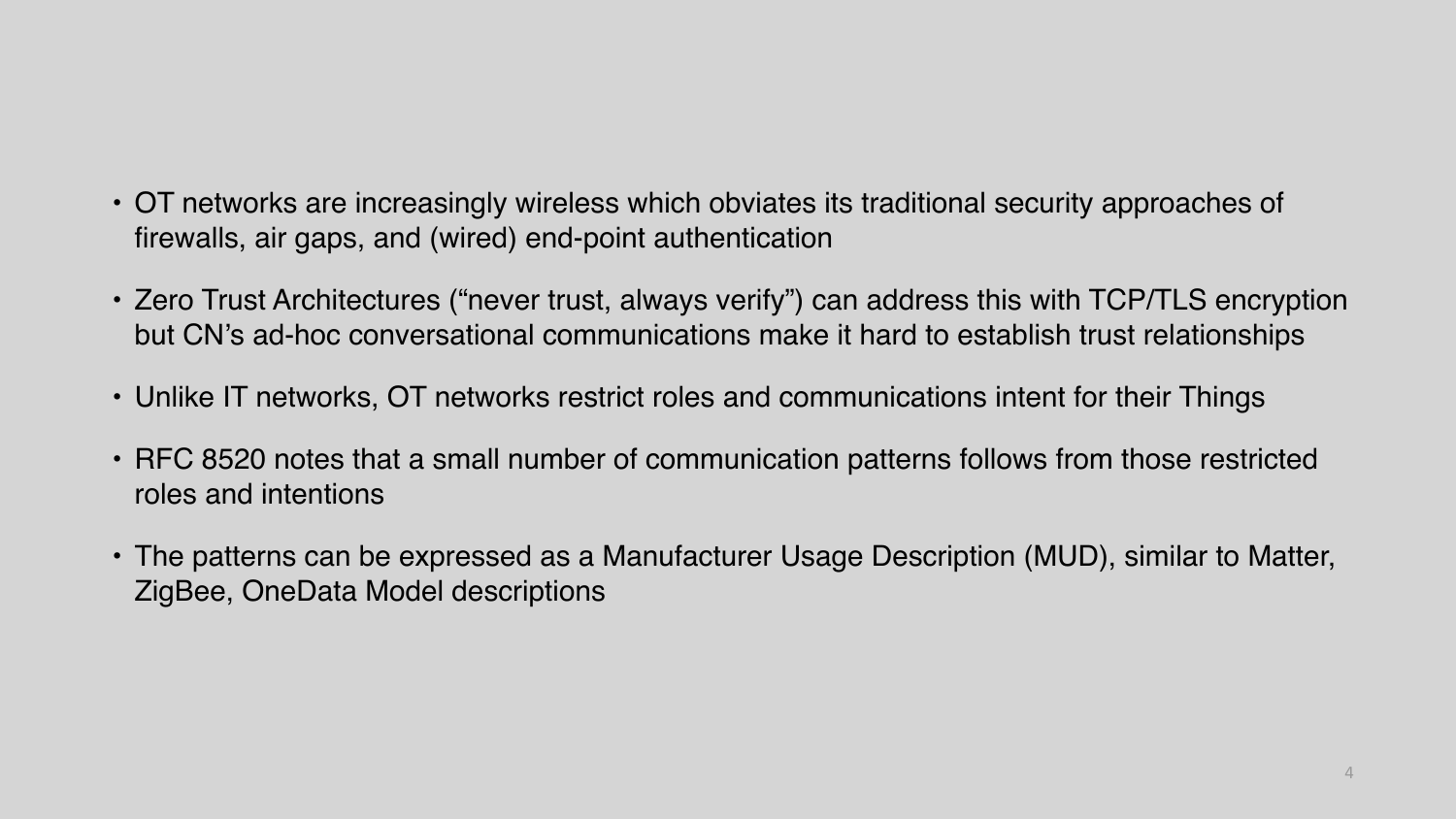- CN can only enforce these patterns via externally applied Access Control Lists
- NIST publication SP 1800-15B discusses applications of MUD to small biz and home IoT



• MUD is a good way to make use of existing Things and CN but use of DTLS, required by architectures

• NDN could enforce the communication patterns in **every** Thing without relying on external servers and

- like Matter, blinds deep packet inspection
- routers as well as take advantage of robust multicast enabled by NDN primitives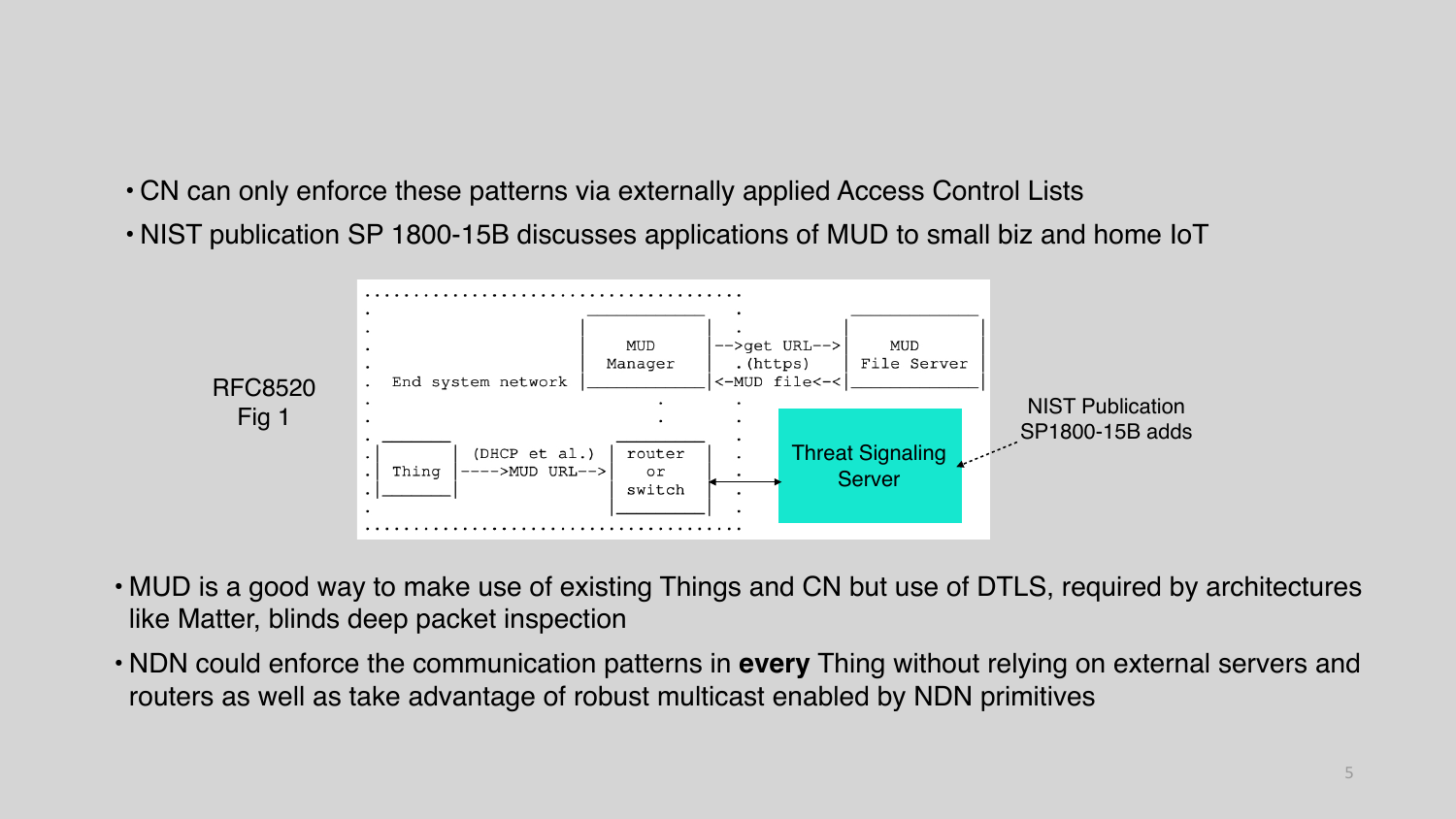### VerSec architecture provides a better way to secure OT

• Key elements: trust schema that is integral to transport and use of sync protocol to distribute

• An important aspect of its trust schema is a declarative approach to specifying arbitrarily finegrained rules that can be used to check the soundness, construct valid Data Names and enforce

- signing certificates and group keys as well as application Data
- the validity of received Data
- communicate
- The trust schema along with its particular root of trust defines a trust zone

• Communicating entities **must** publish the public certs of their signing chain before they can

A reference implementation (with pub/sub API) at [github.com/pollere/DCT](http://github.com/pollere/DCT)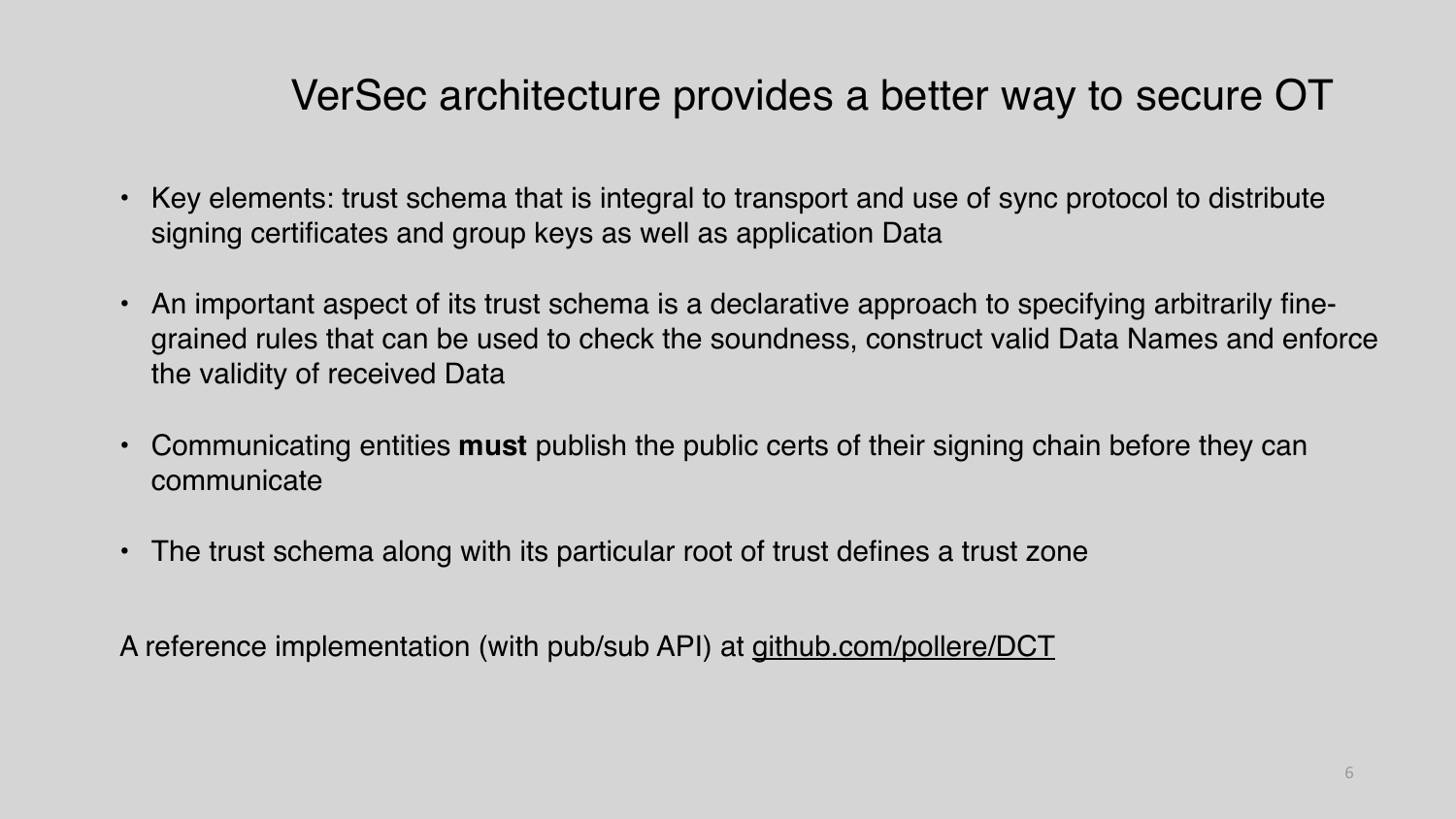#### Data movement is governed by the trust schema



devCert: /\_net/\_role/\_roleId/\_loc <= netCert switchCert: devCert & { \_role: "switch" }

lightCert: devCert & { \_role: "light" }

#pub:  $\angle$  net/\_trgt/\_typ/\_loc/arg/\_ts & { \_ts: timestamp() } lightPub: #pub &  $\{$  \_trgt: "light", arg: "on"|"off"  $\}$ sw: lightPub &  $\{$  \_typ: "cmd" } <= switchCert

li: lightPub &  $\{$  \_typ: "sts"  $\}$  <= lightCert



#### **Trust Schema**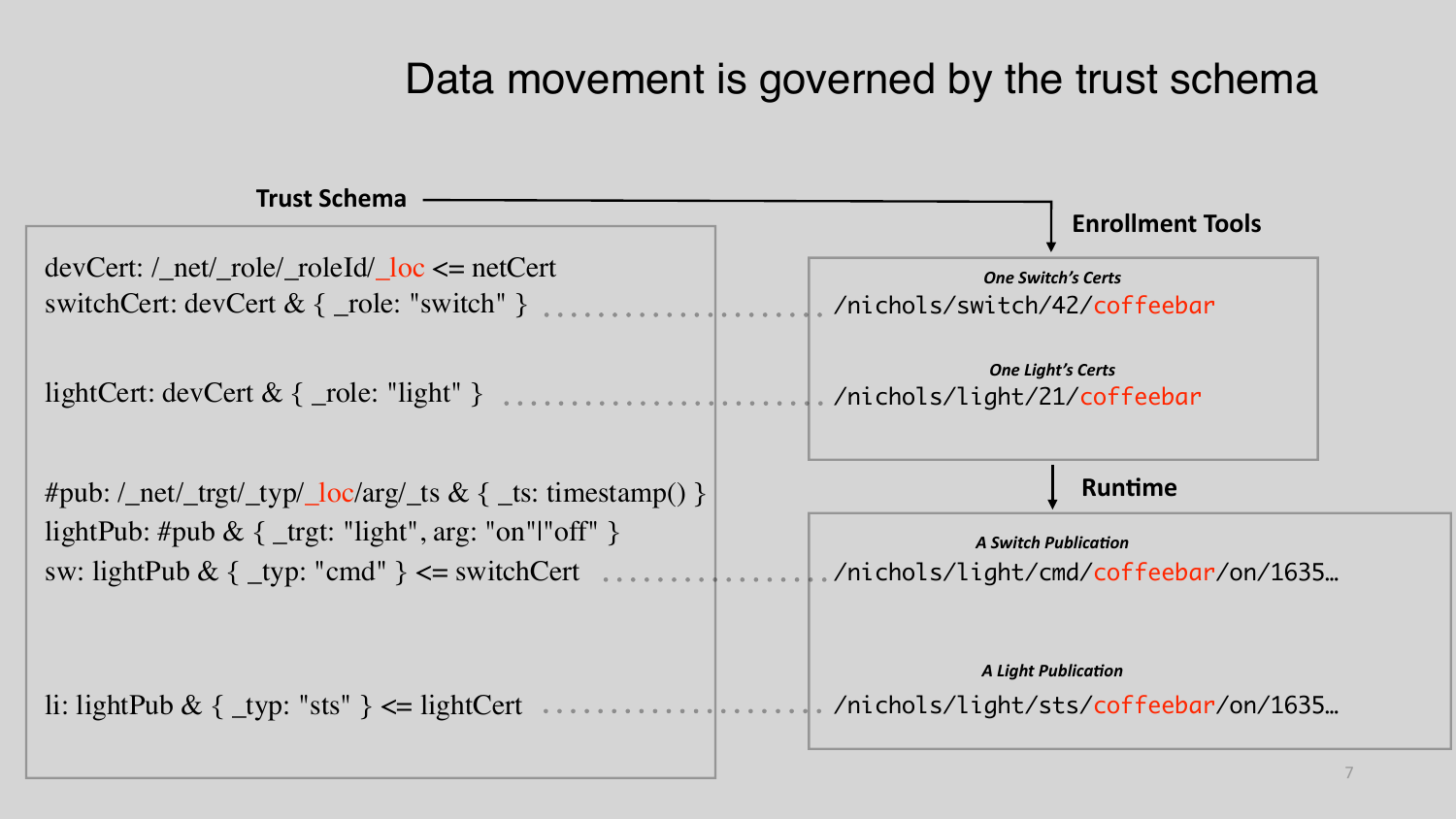#### Data movement is governed by the trust schema



devCert: /\_net/\_role/\_roleId/\_loc <= netCert switchCert: devCert & { \_role: "switch" }

lightCert: devCert & { \_role: "light" }

#pub:  $\angle$  net/\_trgt/\_typ/\_loc/arg/\_ts & { \_ts: timestamp() } lightPub: #pub &  $\{$  \_trgt: "light", arg: "on"|"off"  $\}$ sw: lightPub &  $\{$  \_typ: "cmd"  $\}$  <= switchCert

li: lightPub &  $\{$  \_typ: "sts"  $\}$  <= lightCert



#### **Trust Schema**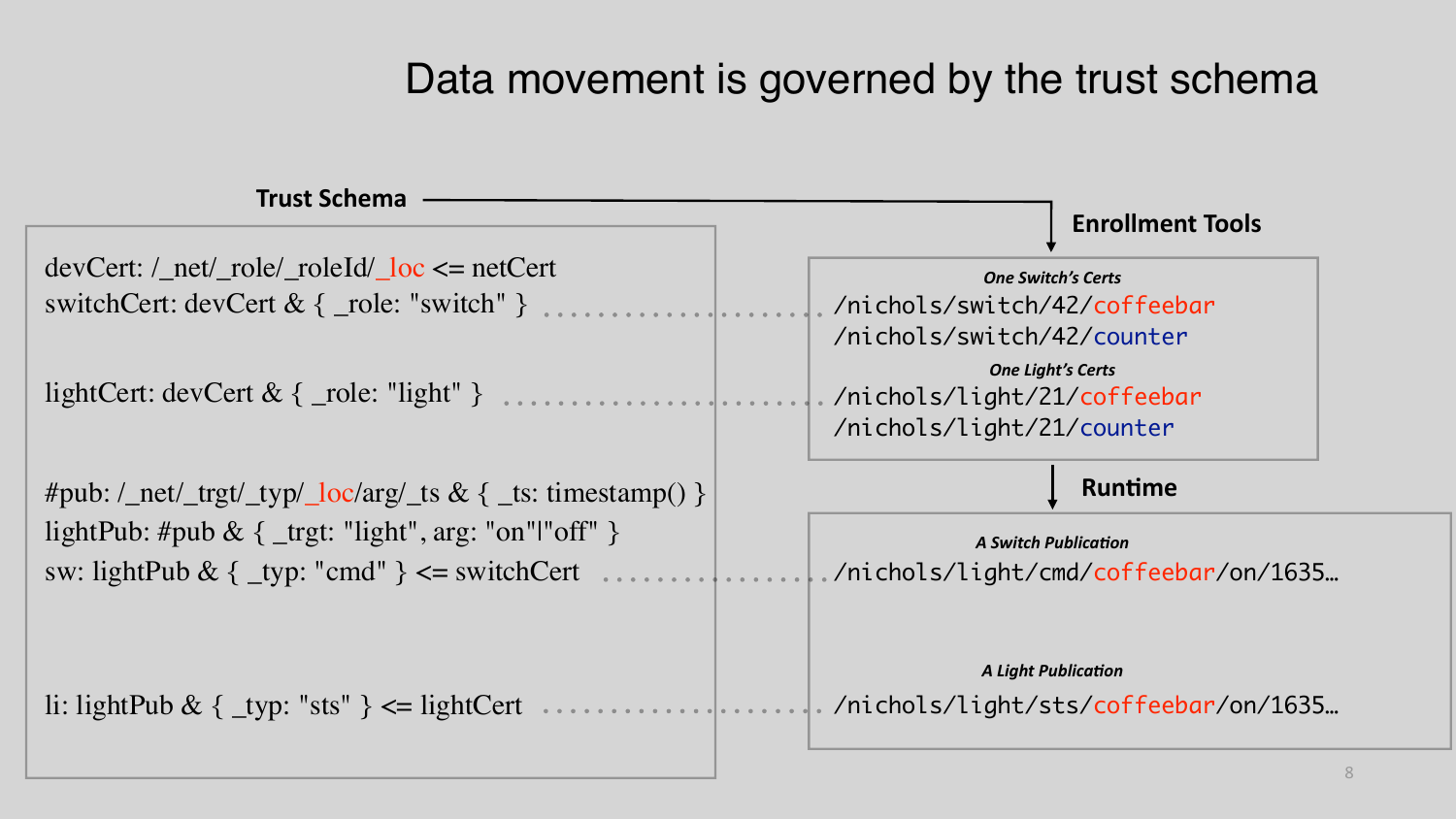## some features of approach

- A Thing's signing id(s) restrict what it can legally say (e.g., publish) and every Thing in the trust zone knows what is and is not legal (deliberately NOT liberal in what is accepted)
- A Thing can listen for and accept communications from multiple name prefixed Data and its trust schema-enabled transport will ensure these are valid before passing to the application.
	- A light in a building system can listen for Data to its specific location, its room, its floor, all lights.
	- The same light can only report its status and not cause any actions
- Using trust schema based enrollment, communications are enforced at every Thing (or entity) without the need for external servers and routers (no single point of attack)
- Communications exploits the broadcast nature of wireless without compromising security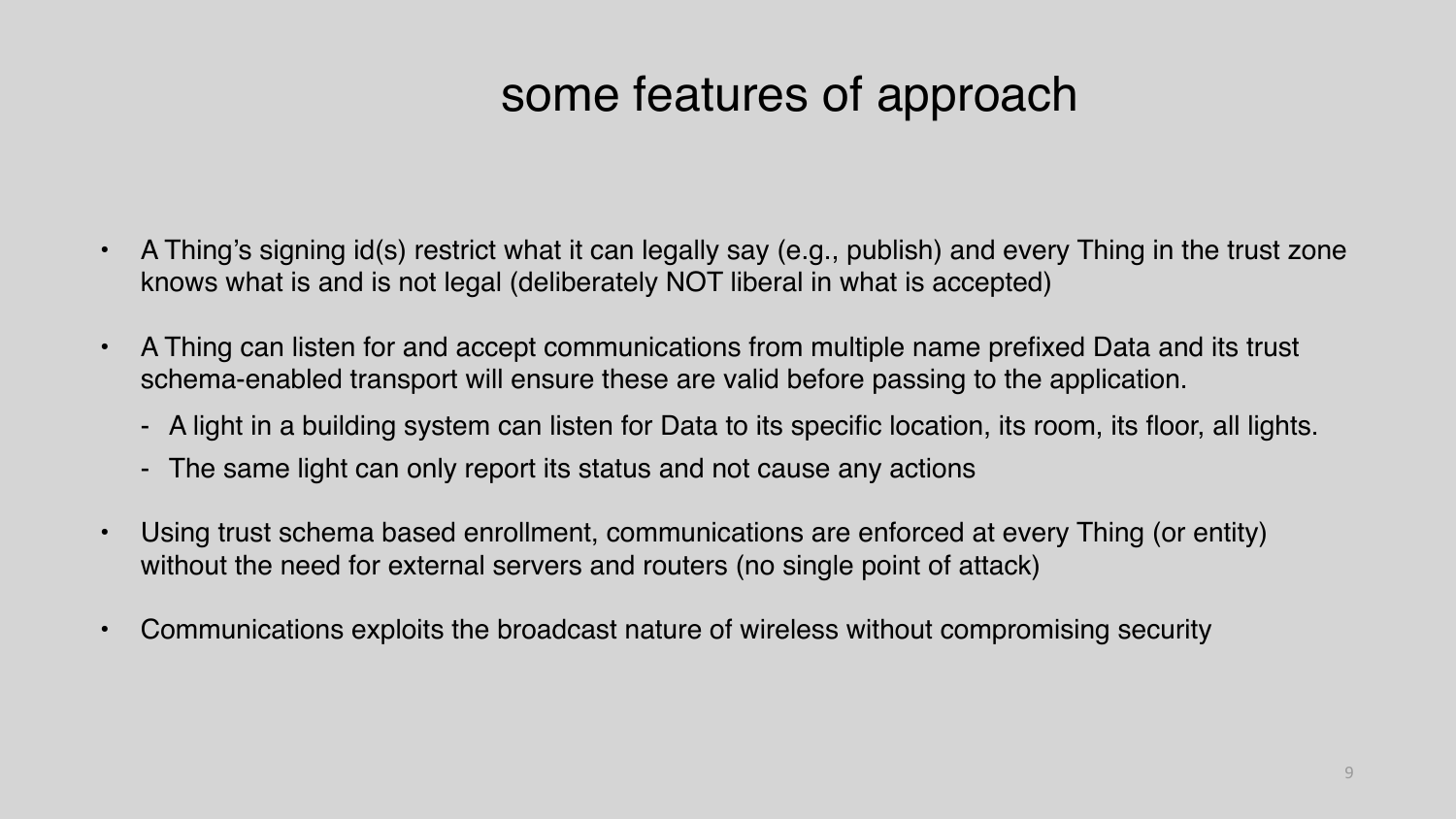- Everything on the same network segment may not be in the same trust zone (TZ)
- Entities in the same TZ may not be on the same network segment
- Currently in DCT, one TZ per Face but working on "relay" applications to extend a TZ between Faces
- Relay applications can filter publications or just pass them through but envision a "default deny" • Signing identities are associated with a TZ, but Data encryption keys are Face-specific
- 

#### Data movement is governed by the trust schema

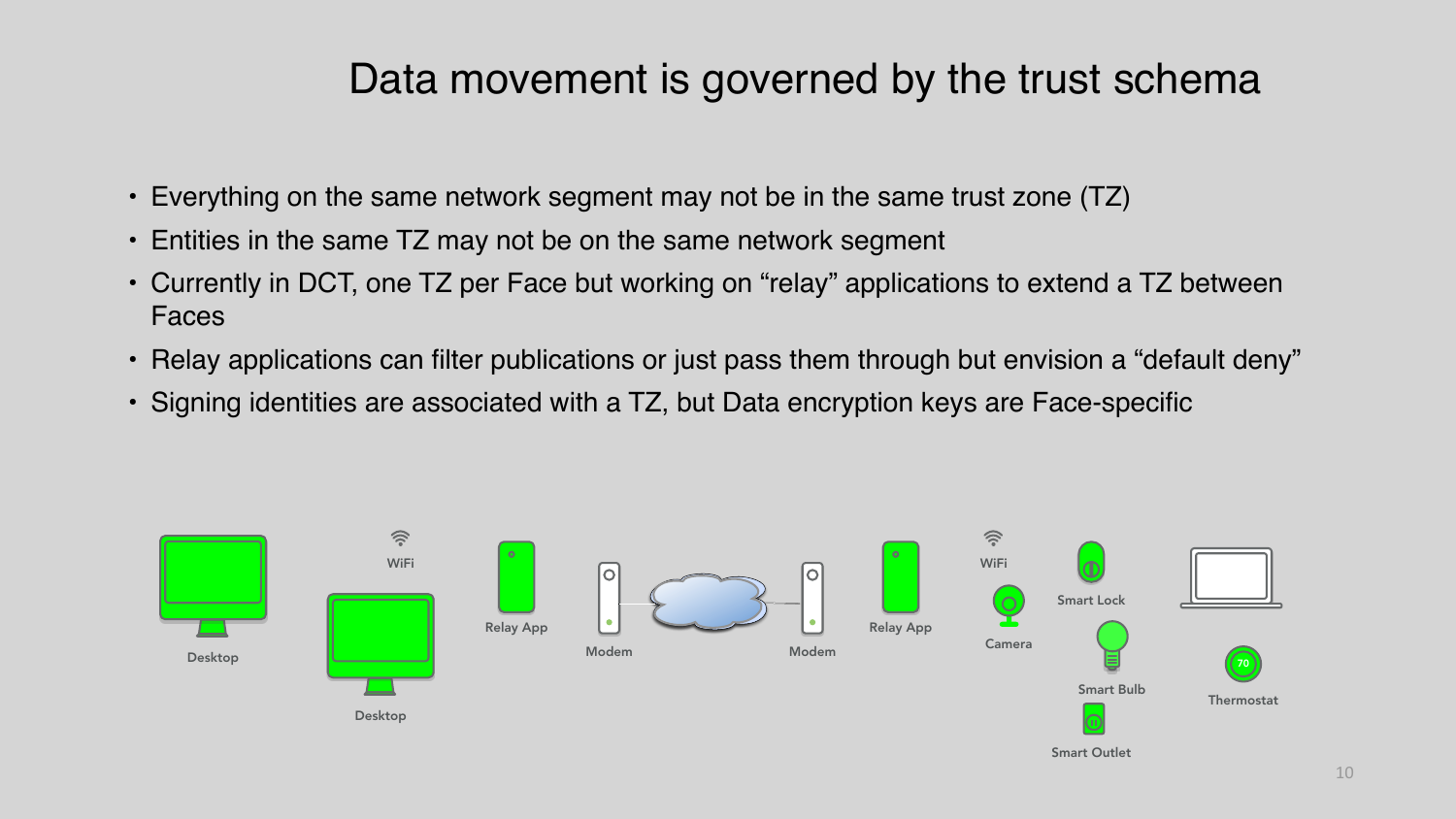• Operational networks can contain a hierarchy of trust zones (TZs) - just use relevant portion of trust schema in any zone. (Offices/apartments on floors in buildings, geographically distributed assets, etc.) • To connect TZs, some entity must have a Face in each TZ, participate in a sync in each TZ, and have

- 
- trust rules that govern what can pass between TZs (e.g., a type of "relay")



### Data movement is governed by the trust schema(s) (warning: half-baked ideas ahead)

Example: bigCo uses a single trust architecture for all its branches. Most of the trust rules cover branches and those publications and identities all start with the three components. The regional offices have different length publications with different trust rules but all can be in the same bigCo TS



relays can aggregate, filter, summarize or even pass everything since entities can only communicate in their subzone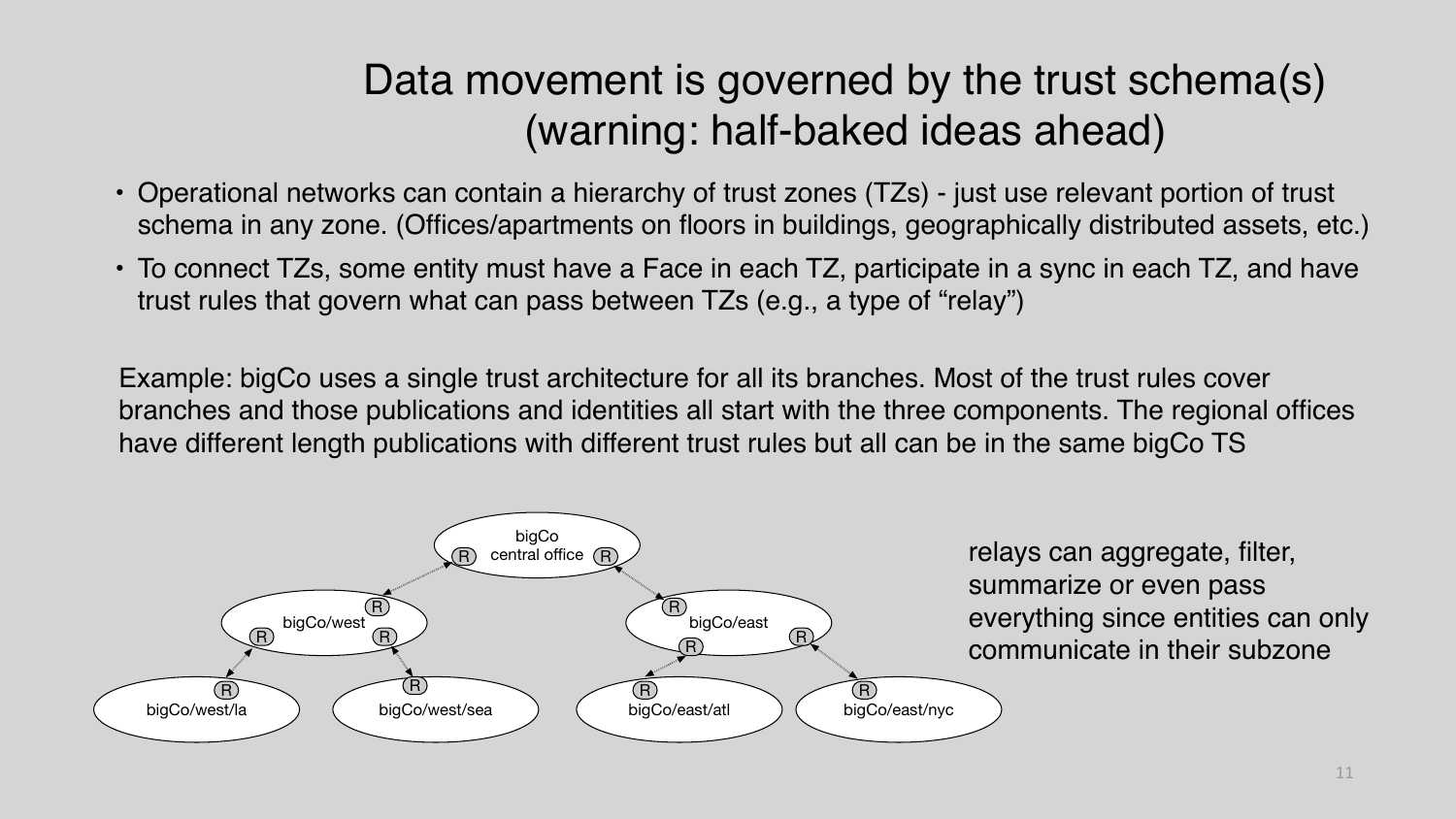• Operational networks could have several ways for totally separate TZs to interact, e.g. limited use

• For some cases, e.g., technicians to repair your networked home appliances, guests in your home, contractors in a business, short-term and limited capability signing identities might be issued to parties that can prove their identity. Self-sovereign identities could be critical to this approach, allowing a

- signing credentials might be issued for TZ1 for identities that can be validated by TZ2
- technician to prove they were sent by the company you contacted

### Data movement is governed by the trust schema(s) (some thoughts)